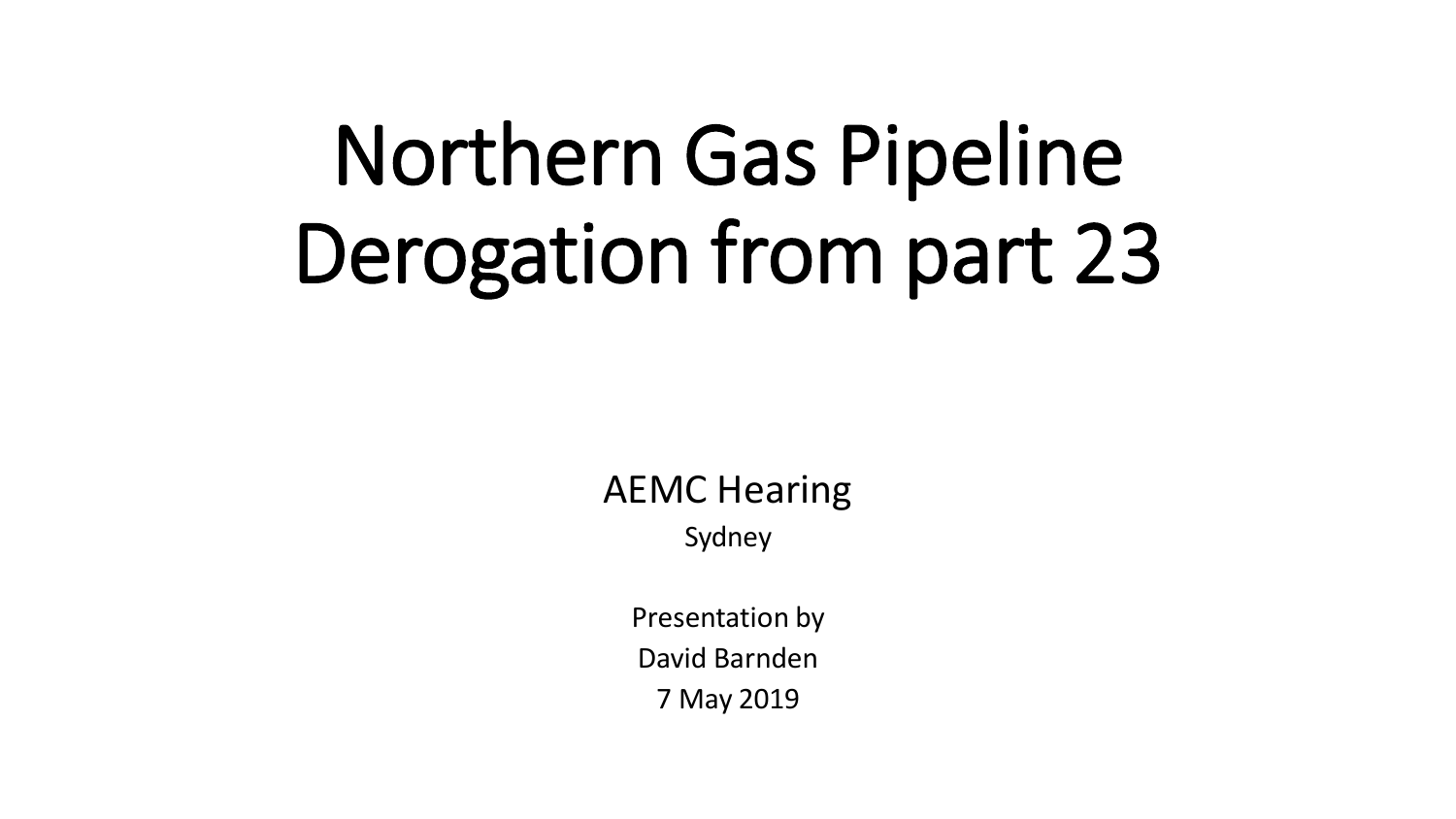# Derogation supports industry evasion of regulation

• HoustonKemp state:

*During the tender process, the Northern Territory government sought proposals to develop the NGP as a covered pipeline, or asked respondents to propose alternative arrangements. We understand that Jemena did not and was not willing to submit a proposal on this basis. Jemena instead proposed to develop the NGP on the basis of access principles in lieu of coverage, which we understand were initially proposed by the Northern Territory government.*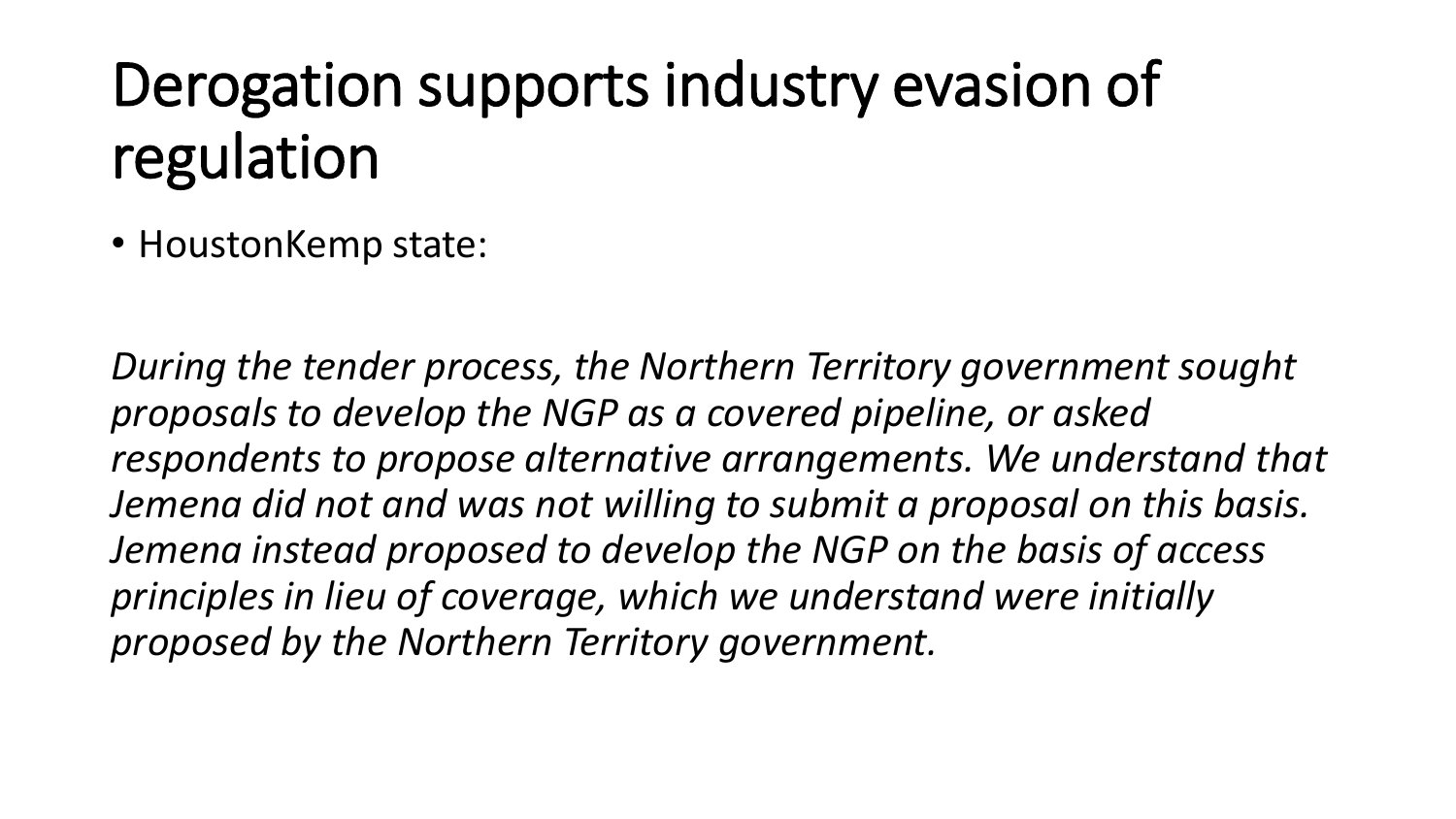# Tender process based on financial mismanaged by NT government

- take or pay contract between NT government and ENI for Blacktip gas field results in >30TJ of gas paid for, but unused
- at time of contract the oversupply was expected by NT Utility Commission (2006)

*Contract quantities available from Blacktip will be in excess of projected requirements under the Commission's high growth scenario through to 2015-16 and beyond.* 

• Consumer pays for NT financial mismanagement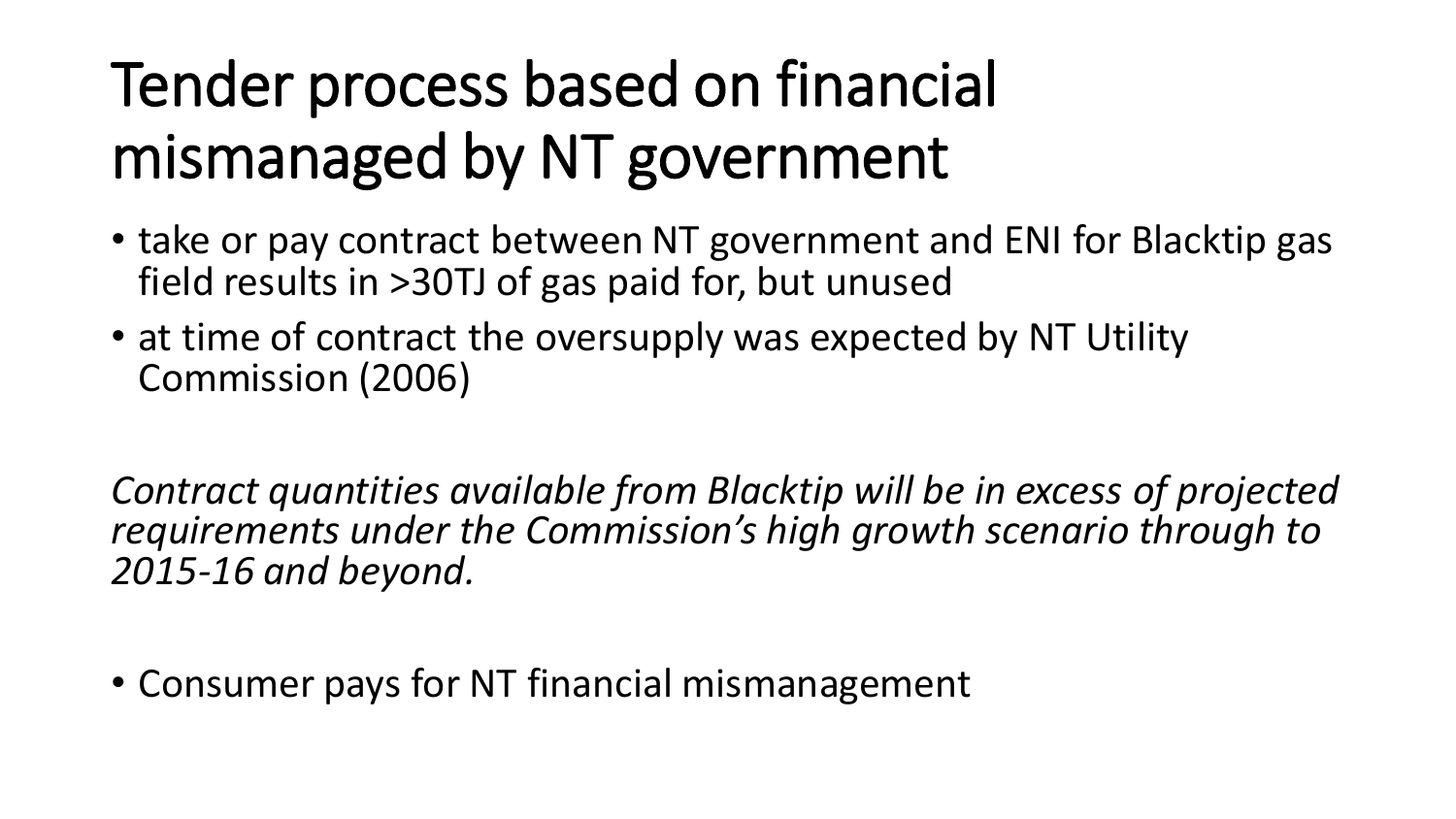# AEMC refuses to consider ATO investigation

- Jemena subject to ATO transfer pricing audit
- Potential tax evasion underpinnig tender process

BUT

- 'Competitive tender process' is the foundation for draft determination
- AEMC response:

A*ny possible investigation by the ATO is not relevant to the AEMC's consideration.*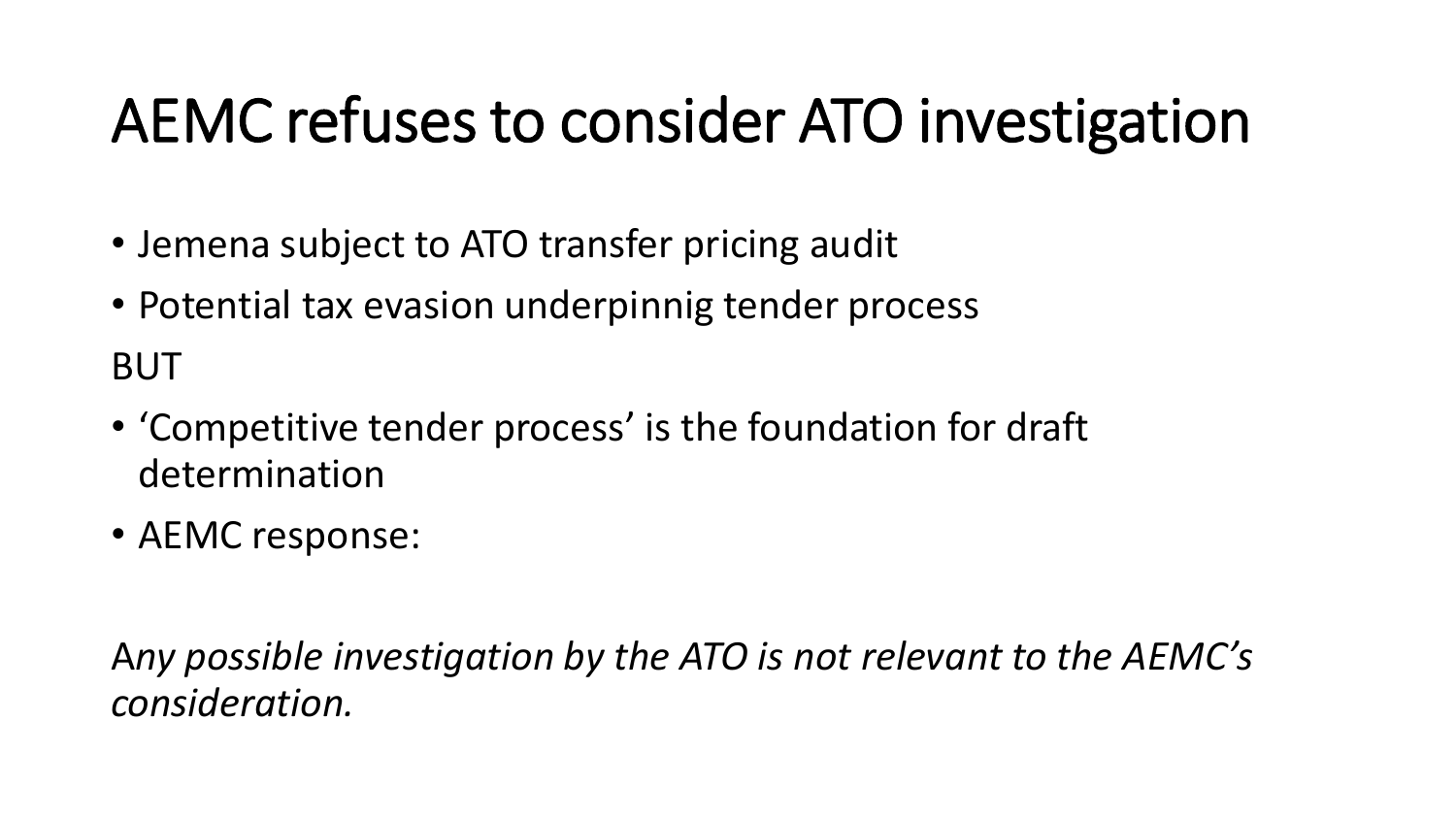#### NGP facilitates unacceptable climate impacts

• HoustonKemp state:

*The NGP can be understood in this context as an initial investment that could enable a series of subsequent investments to substantial volumes of gas from the Northern Territory to east coast gas markets.* 

• NT Independent Scientific Inquiry into Hydraulic Fracturing states scenarios where NGP is duplicated will cause unacceptable climate impacts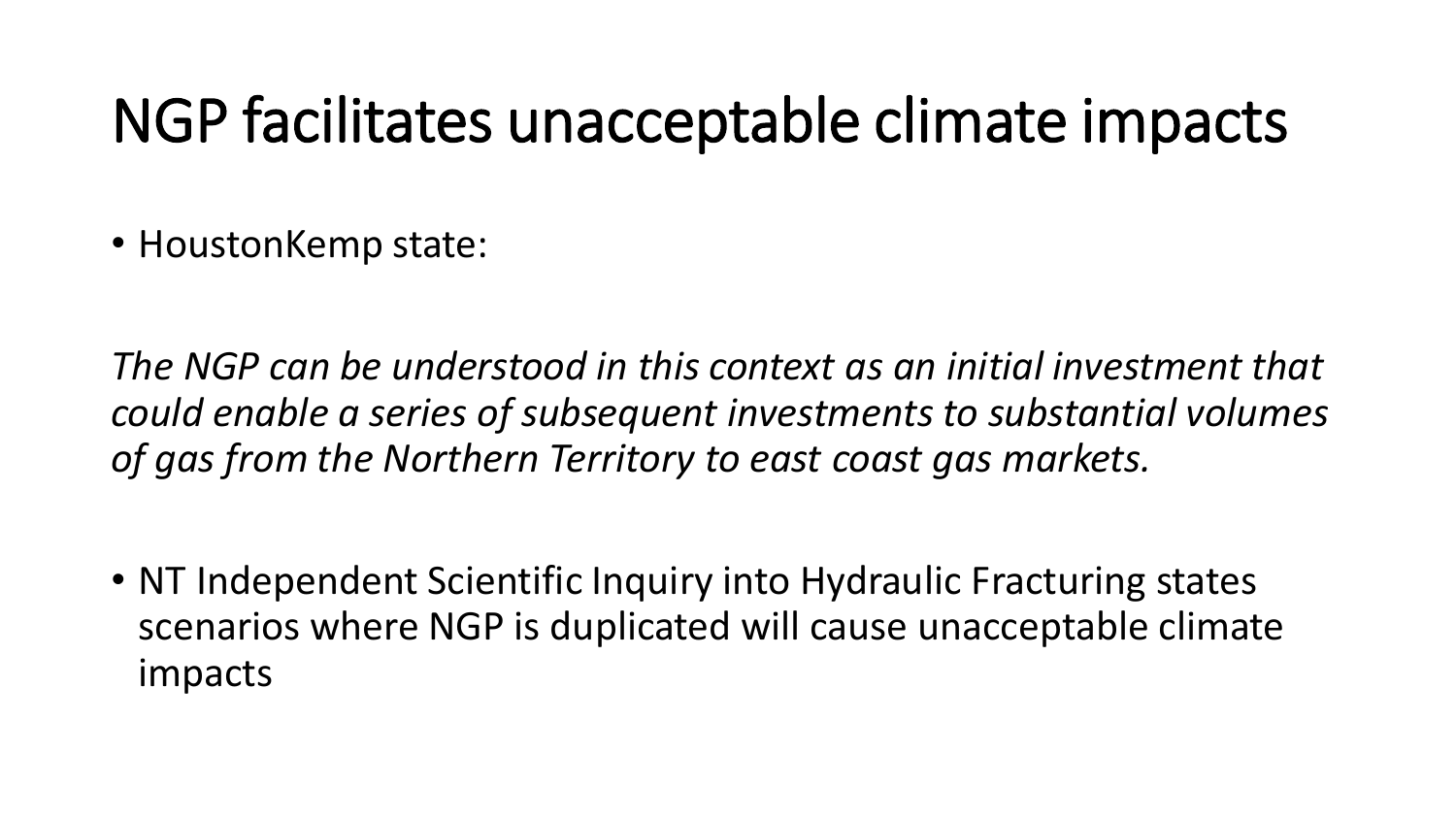#### Climate impacts trigger National Gas Objective

• Jemena stated in 2015:

*As a result of global climate changes, extreme weather events (for example, wind, floods, tidal storm surges, heatwaves and dust-storms) of increasing intensity and frequency are predicted. Extreme weather events may negatively affect the networks in the form of infrastructure damage and network outages. The occurrence of any of these events may negatively affect SGSPAA Group's electricity and gas networks and third party power generators or gas suppliers in a manner that may disrupt the supply of electricity or gas and thereby have an adverse effect on SGSPAA Group's operations, profits and financial position.*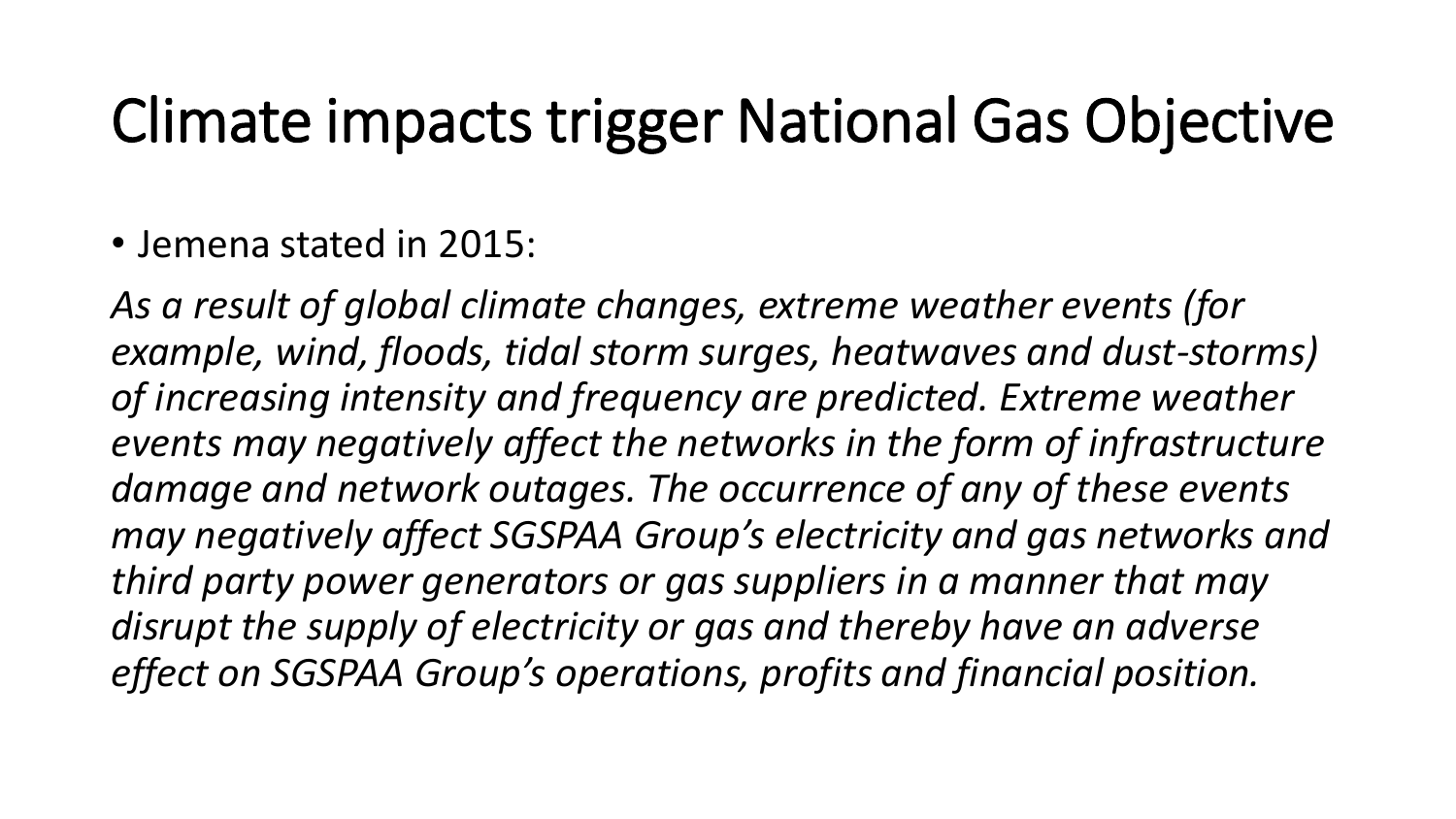#### AEMC refuses to recognise climate impacts

• AEMC response to climate submissions and the NGO:

*Decisions on the use of fracking and the production of gas, and the potential implications of these actions, are matters for the Northern Territory Government. These issues do not fall within the AEMC's statutory decision-making framework.*